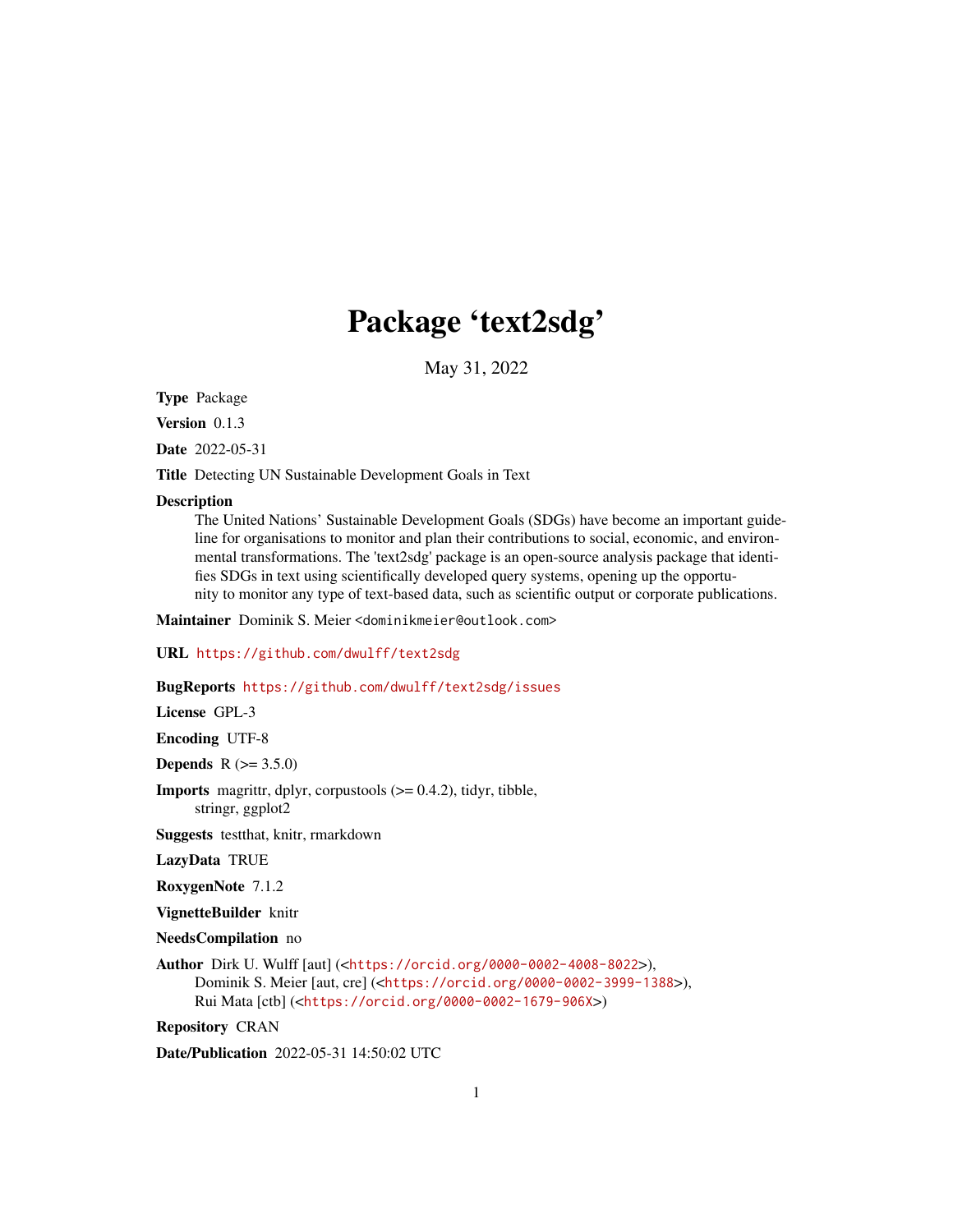# <span id="page-1-0"></span>R topics documented:

| Index | 13 |
|-------|----|
|       |    |
|       |    |
|       |    |
|       |    |
|       |    |
|       |    |
|       |    |
|       |    |
|       |    |
|       |    |
|       |    |

<span id="page-1-1"></span>

aurora\_queries *SDG queries of the Aurora Universities Network*

#### Description

A dataset containing the SDG queries version 5.0 of the [Aurora Universities Network.](https://aurora-universities.eu/) See the corresponding [GitHub repository.](https://github.com/Aurora-Network-Global/sdg-queries) For the actual implementation of the queries see aurora\_simple, aurora\_and, aurora\_w, and the queries hard-coded in detect\_aurora. There are multiple queries per SDG (one per row). In comparison to previous versions, this version of the queries Aurora added more keywords related to academic terminology to be able to detect more research papers related to the SDGs. The current version also drew inspiration from the SIRIS query system (siris\_queries). The Aurora queries were designed to be precise rather than sensitive. To achieve this the queries make use complex keyword-combinations using several different logical search operators. All SDGs (1-17) are covered.

# Usage

aurora\_queries

#### Format

A data frame with 378 rows and 5 columns

system Name of system sdg Label of the SDG sdg\_title Title of the SDG sdg\_description Description of the SDG query\_id Index of the query query Original SDG query

#### Source

<https://github.com/Aurora-Network-Global/sdg-queries/releases/tag/v5.0>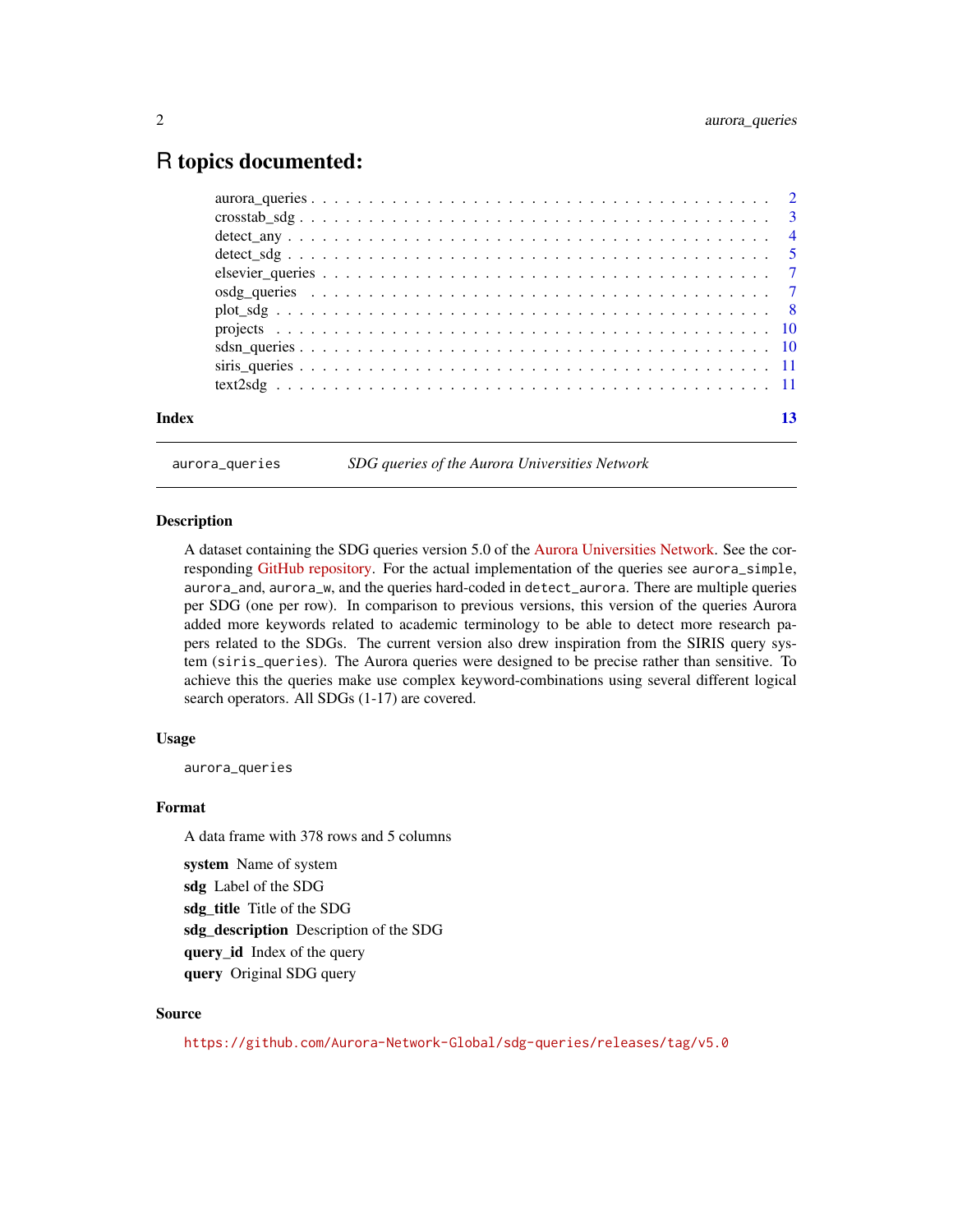<span id="page-2-1"></span><span id="page-2-0"></span>

# Description

crosstab\_sdg calculates cross tables (aka contingency tables) of SGSs or systems across hits identified via [detect\\_sdg.](#page-4-1)

#### Usage

crosstab\_sdg(hits, compare = c("systems", "sdgs"), systems = NULL, sdgs = NULL)

#### Arguments

| hits    | data frame as returned by detect_sdg. Must include columns document, sdg,<br>system, and hit.                                                                                                                                                                                       |
|---------|-------------------------------------------------------------------------------------------------------------------------------------------------------------------------------------------------------------------------------------------------------------------------------------|
| compare | character specifying whether systems or SDGs should be cross tabulated.                                                                                                                                                                                                             |
| systems | character vector specifying the query systems to be cross tabulated. Values<br>must be available in the system column of hits. systems of length greater 1<br>result, by default, in a stacked barplot. Defaults to NULL in which case available<br>values are retrieved from hits. |
| sdgs    | numeric vector with integers between 1 and 17 specifying the SDGs to be cross<br>tabluated. Values must be available in the sdg column of hits. Defaults to NULL<br>in which case available values are retrieved from hits.                                                         |

#### Details

crosstab\_sdg determines correlations between either query systems or SDGs. The respectively other dimension will be ignored. Note that correlations between SDGs may vary between query systems.

# Value

matrix showing correlation coefficients for all pairs of query systems (if compare = "systems") or SDGs (if compare = "SDGs").

```
# run sdg detection
hits <- detect_sdg(projects)
# create cross table of systems
crosstab_sdg(hits)
# create cross table of systems
```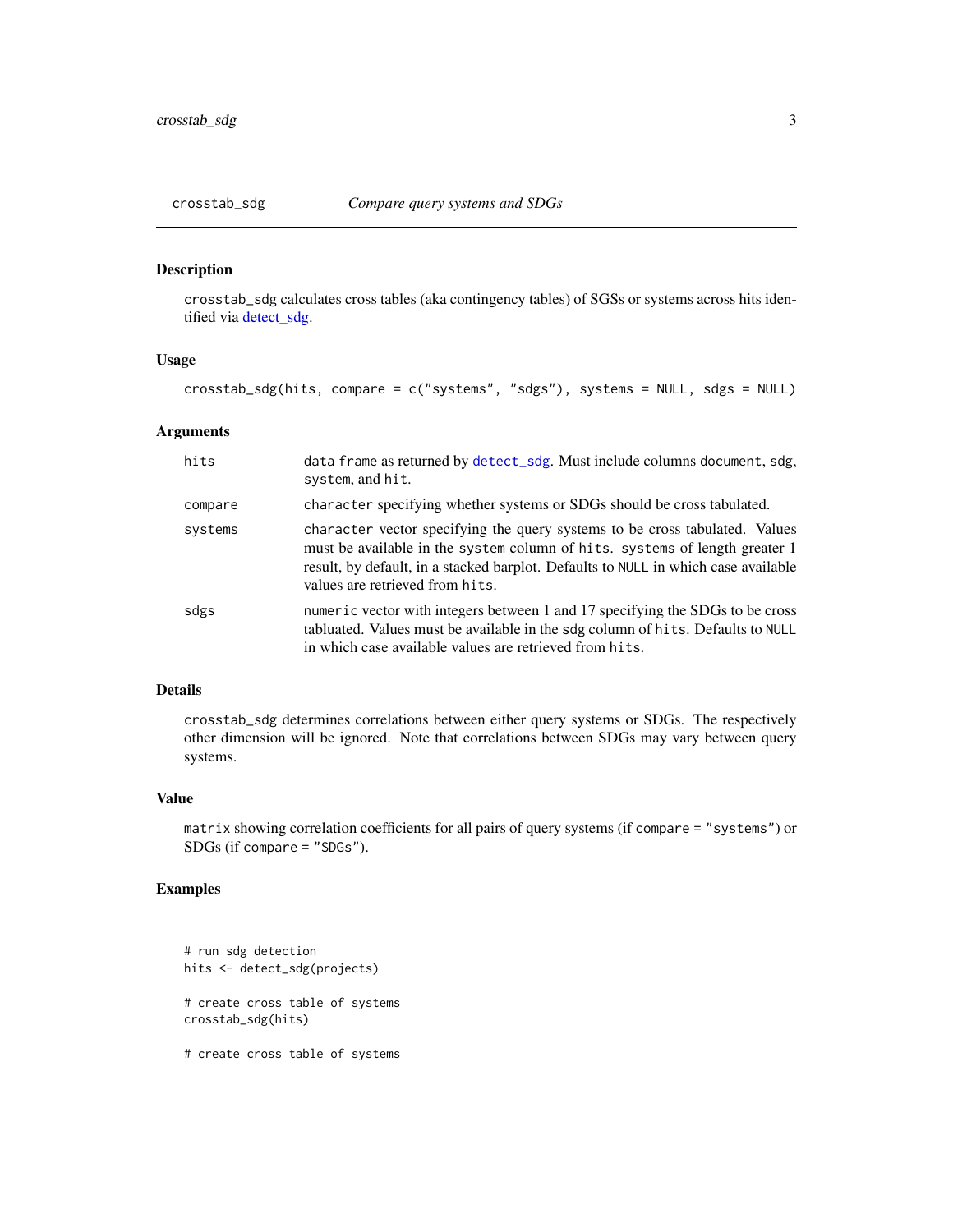```
crosstab_sdg(hits, compare = "sdgs")
```
# <span id="page-3-1"></span>detect\_any *Detect SDGs in text with own query system*

# Description

detect\_any identifies SDGs in text using user provided query systems. Works like [detect\\_sdg](#page-4-1) but uses a user specified query system instead of an existing one like [detect\\_sdg](#page-4-1) does.

#### Usage

```
detect_any(
  text,
  queries,
  sdgs = NULL,output = c("features", "docs"),
  verbose = TRUE
)
```
#### Arguments

| text    | character vector or object of class tCorpus containing text in which SDGs<br>shall be detected.                                                                                                                                                                                                                                                          |
|---------|----------------------------------------------------------------------------------------------------------------------------------------------------------------------------------------------------------------------------------------------------------------------------------------------------------------------------------------------------------|
| queries | a data frame that must contain the following variables: a character vector with<br>queries, a integer vector specifying which SDG each query maps to (values<br>must be between 1 and 17) and a character with one unique value specifying<br>the name of the used query system (can be anything as long as it is unique).                               |
| sdgs    | numeric vector with integers between 1 and 17 specifying the sdgs to identify<br>in text. Defaults to $1:17$ .                                                                                                                                                                                                                                           |
| output  | character specifying the level of detail in the output. The default "features"<br>returns a tibble with one row per matched query, include a variable containing<br>the features of the query that were matched in the text. By contrast, "docs" re-<br>turns an aggregated tibble with one row per matched sdg, without information<br>on the features. |
| verbose | logical specifying whether messages on the function's progress should be<br>printed.                                                                                                                                                                                                                                                                     |

# Value

The function returns a tibble containing the SDG hits found in the vector of documents. Depending on the value of output the tibble will contain all or some of the following columns:

document Index of the element in text where match was found. Formatted as a factor with the number of levels matching the original number of documents.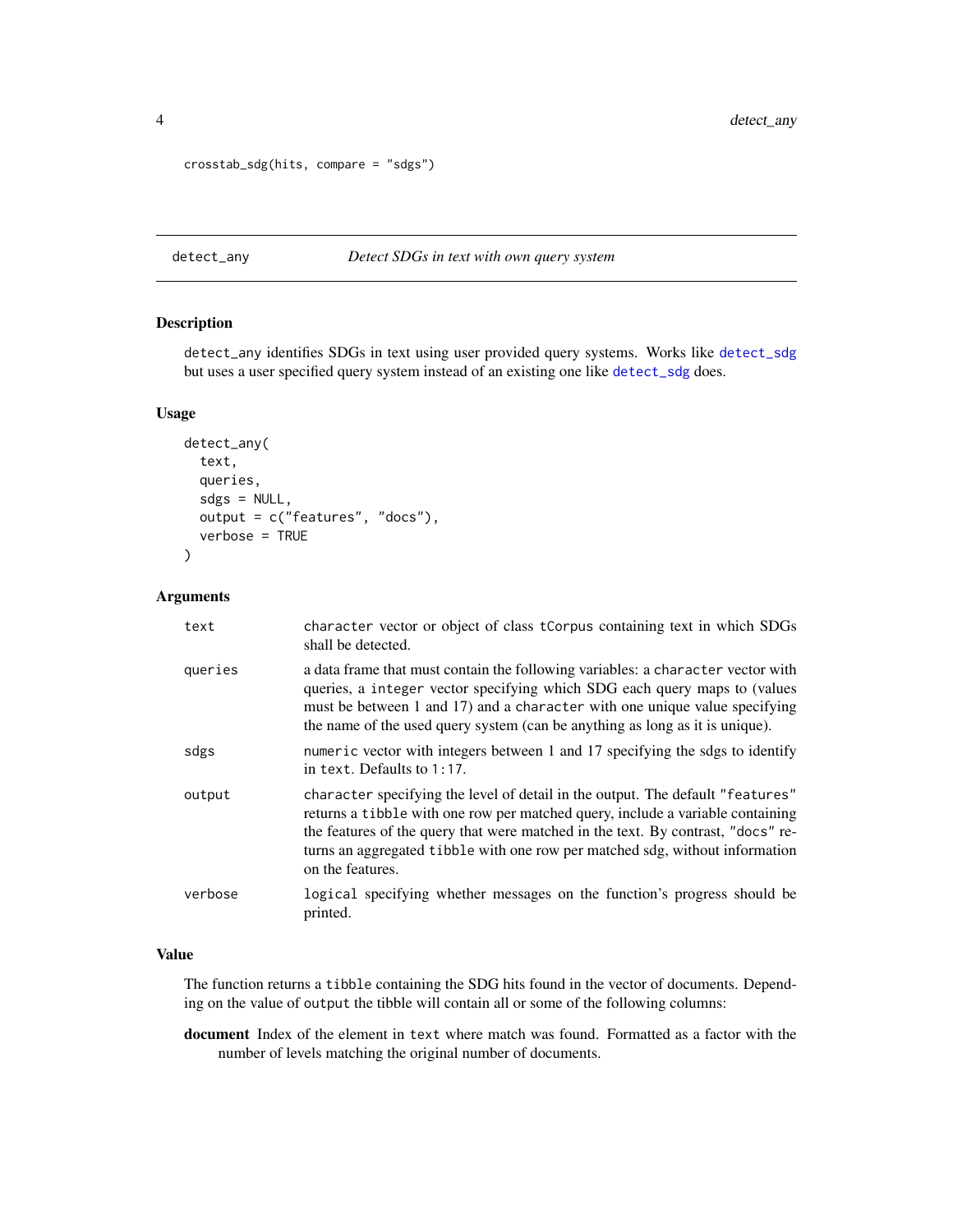# <span id="page-4-0"></span>detect\_sdg 5

sdg Label of the SDG found in document. systems The name of the query system that produced the match. query\_id Index of the query within the query system that produced the match. features Concatenated list of words that caused the query to match. hit Index of hit for a given system.

# Examples

```
# create data frame with query system
my_queries <- tibble::tibble(system = "my_system",
                             query = c("theory","analysis OR analyses OR analyzed",
                                       "study AND hypothesis"),
                             sdg = c(1, 2, 2)# run sdg detection with own query system
hits <- detect_any(projects, my_queries)
# run sdg detection for sdg 2 only
hits <- detect_any(projects, my_queries, sdgs = 2)
```
<span id="page-4-1"></span>

| detect_sdg | Detect SDGs in text |
|------------|---------------------|
|------------|---------------------|

#### Description

detect\_sdg identifies SDGs in text using SDG query systems developed by the Aurora Universities Network, SIRIS Academic, and Elsevier.

# Usage

```
detect_sdg(
  text,
  systems = c("Aurora", "Elsevier", "SIRIS"),
  sdgs = 1:17,
  output = c("features", "documents"),
  verbose = TRUE
)
```
#### **Arguments**

text character vector or object of class tCorpus containing text in which SDGs shall be detected.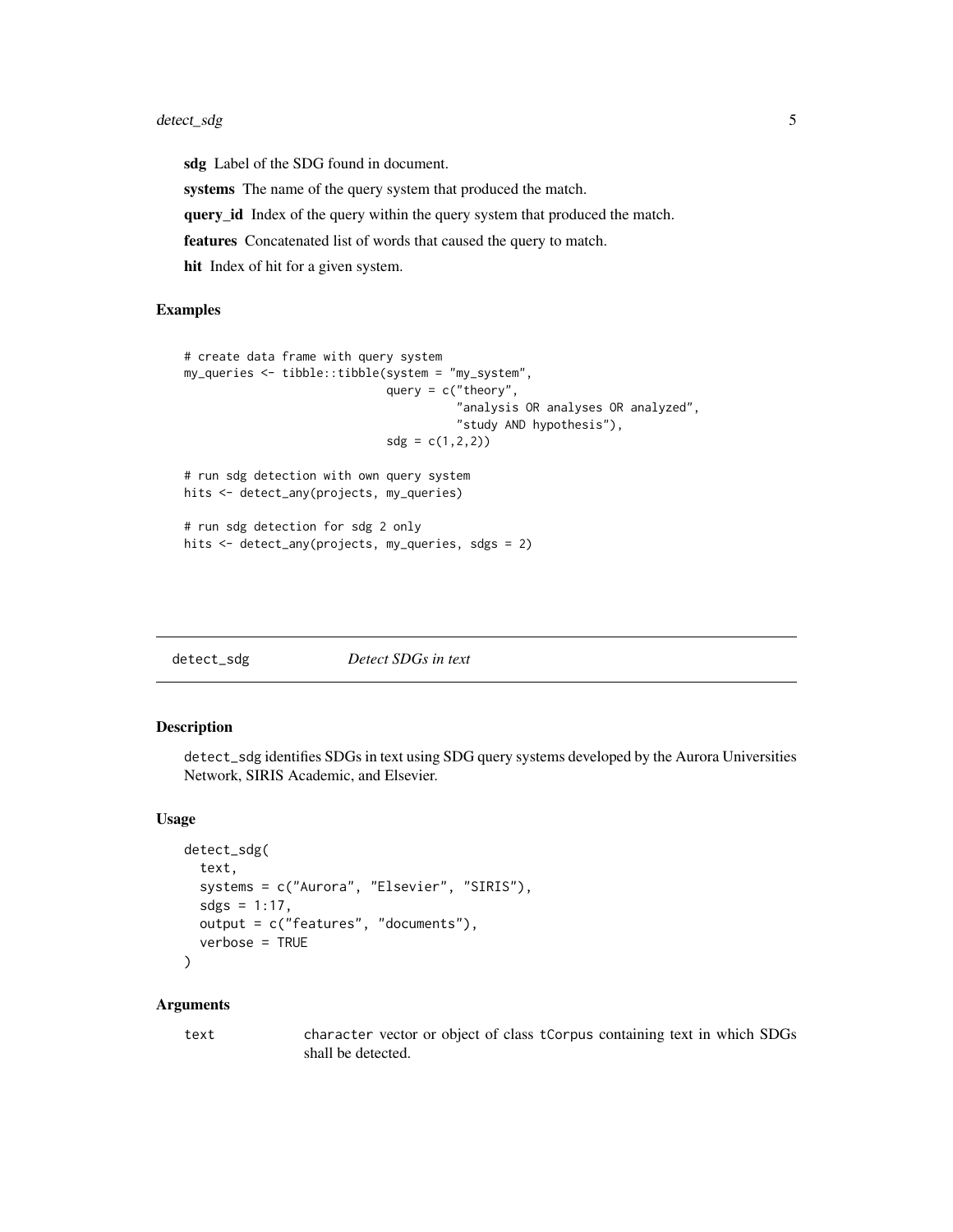<span id="page-5-0"></span>

| systems | character vector specifying the query systems to be used. Can be one or more<br>of "Aurora", "SIRIS", "Elsevier", "SDSN", and "OSDG". By default all sys-<br>tems except "OSDG" and "SDSN" are used.                                                                                                                                                          |
|---------|---------------------------------------------------------------------------------------------------------------------------------------------------------------------------------------------------------------------------------------------------------------------------------------------------------------------------------------------------------------|
| sdgs    | numeric vector with integers between 1 and 17 specifying the sdgs to identify<br>in text. Defaults to $1:17$ .                                                                                                                                                                                                                                                |
| output  | character specifying the level of detail in the output. The default "features"<br>returns a tibble with one row per matched query, include a variable containing<br>the features of the query that were matched in the text. By contrast, "documents"<br>returns an aggregated tibble with one row per matched sdg, without informa-<br>tion on the features. |
| verbose | logical specifying whether messages on the function's progress should be<br>printed.                                                                                                                                                                                                                                                                          |

# Details

detect\_sdg implements five SDG query systems. Three systems developed by the Aurora Universities Network (see [aurora\\_queries](#page-1-1)), SIRIS Academic (see [siris\\_queries](#page-10-1)), and Elsevier (see [elsevier\\_queries](#page-6-1)) rely on Lucene-style Boolean queries, whereas two query systems developed by OSDG (see [osdg\\_queries](#page-6-2)) and SDSN (see [sdsn\\_queries](#page-9-1)) rely on basic keyword matching. 'detect sdg' calls dedicated detect\_ $\star$  for each of the five system. Search of the queries is implemented using the [search\\_features](#page-0-0) function from the [corpustools](https://cran.r-project.org/package=corpustools) package.

By default, detect\_sdg runs only the Aurora, SIRIS, and Elsevier query systems, as they are considerably less liberal than the SDSN and OSDG systems and therefore likely produce more valid SDG classifications. Users should be aware that systematic validations and comparison between the systems are largely lacking and that results should be interpreted with caution.

# Value

The function returns a tibble containing the SDG hits found in the vector of documents. Depending on the value of output the tibble will contain all or some of the following columns:

document Index of the element in text where match was found. Formatted as a factor with the number of levels matching the original number of documents.

sdg Label of the SDG found in document.

systems The name of the query system that produced the match.

query\_id Index of the query within the query system that produced the match.

features Concatenated list of words that caused the query to match.

hit Index of hit for a given system.

```
# run sdg detection
hits <- detect_sdg(projects)
# run sdg detection with Aurora only
hits <- detect_sdg(projects, systems = "Aurora")
```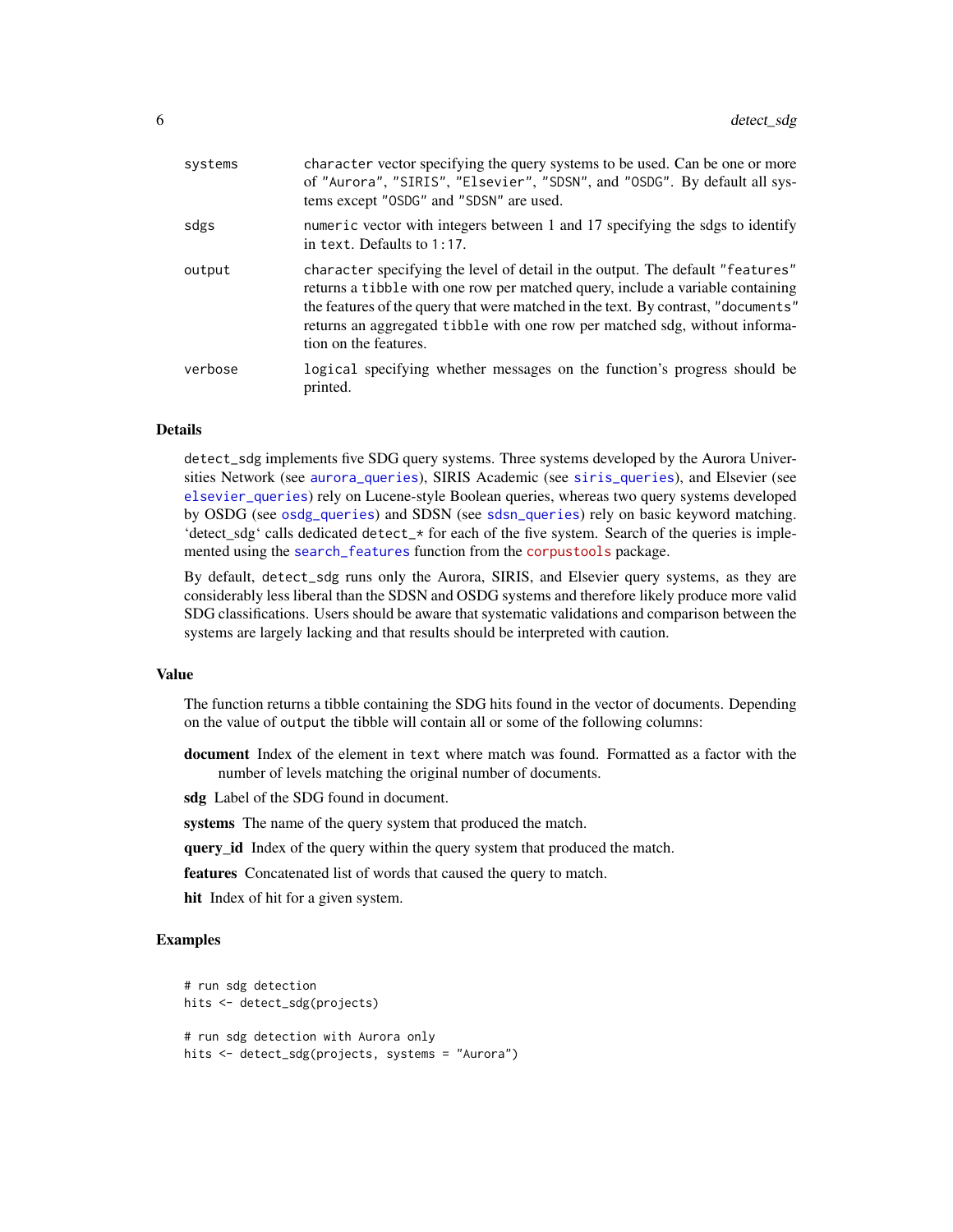```
# run sdg detection for sdg 3 only
hits <- detect_sdg(projects, sdgs = 3)
```
<span id="page-6-1"></span>elsevier\_queries *SDG queries of Elsevier*

#### Description

A dataset containing the SDG queries of [Elsevier](https://www.elsevier.com/connect/sdg-report) (version 1). The queries are available from [data.mendeley.com.](https://data.mendeley.com/datasets/87txkw7khs/1) The Elsevier queries were developed to maximize SDG hits on the Scopus database. A detailed description of how each SDG query was developed can be found [here.](https://elsevier.digitalcommonsdata.com/datasets/87txkw7khs/1) There is one query per SDG. There are no queries for SDG-17.

# Usage

elsevier\_queries

# Format

A data frame with 16 rows and 4 columns

system Name of system sdg Label of the SDG query\_id Index of the query query SDG query

#### Source

<https://data.mendeley.com/datasets/87txkw7khs/1>

<span id="page-6-2"></span>osdg\_queries *SDG keyword ontology by OSDG*

# Description

A dataset containing the SDG queries based on the keyword ontology by OSDG. The queries are available from [figshare.com.](https://figshare.com/articles/dataset/SDG_ontology/11106113/1)

# Usage

osdg\_queries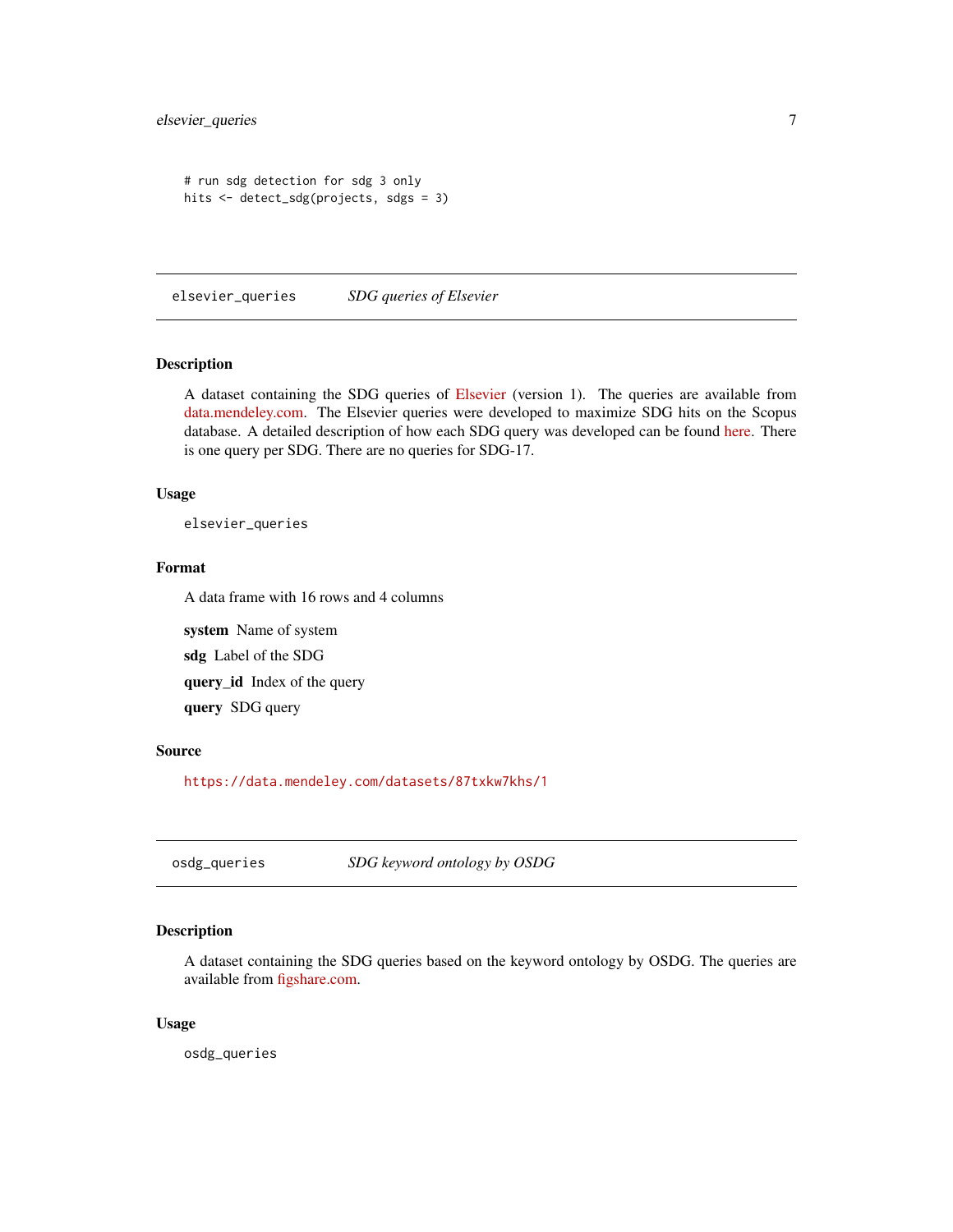8 plot\_sdg

# Format

A data frame with 4,122 rows and 5 columns

system Name of system sdg Label of the SDG keyword SDG keyword used in query query\_id Index of the query query SDG query

# Details

Bautista-Puig, N.; Mauleón E. (2019). Unveiling the path towards sustainability: is there a research interest on sustainable goals? In the 17th International Conference on Scientometrics & Informetrics (ISSI 2019), Rome (Italy), Volume II, ISBN 978-88-3381-118-5, p.2770-2771. The authors of these queries first created an ontology from central keywords in the SDG UN description and expanded these keywords with keywords they identified in SDG related research output. There are multiple queries per SDG. All SDGs (1-17) are covered.

# Source

[https://figshare.com/articles/dataset/SDG\\_ontology/11106113/1](https://figshare.com/articles/dataset/SDG_ontology/11106113/1)

<span id="page-7-1"></span>plot\_sdg *Plot distributions of SDGs identified in text*

# Description

plot\_sdg creates a (stacked) barplot of the frequency distribution of SDGs identified via [de](#page-4-1)[tect\\_sdg.](#page-4-1)

# Usage

```
plot_sdg(
  hits,
  systems = NULL,
  sdgs = NULL,normalize = "none",
  color = "unibas",
  sdg_titles = FALSE,
  remove_duplicates = TRUE,
  ...
)
```
<span id="page-7-0"></span>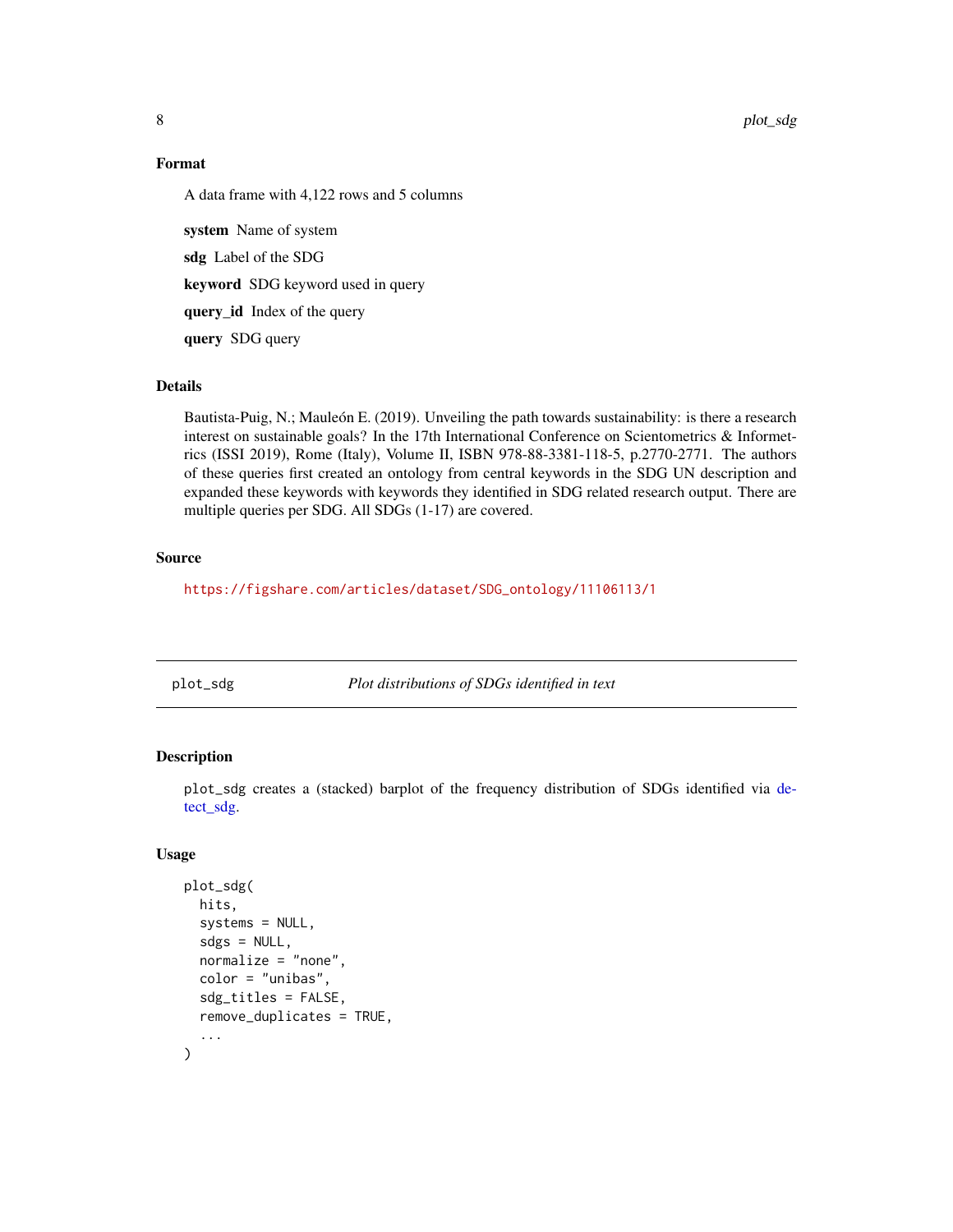#### <span id="page-8-0"></span>plot\_sdg 9

# Arguments

| hits              | data frame as returned by detect_sdg. Must include columns sdg and system.                                                                                                                                                                                                                                |
|-------------------|-----------------------------------------------------------------------------------------------------------------------------------------------------------------------------------------------------------------------------------------------------------------------------------------------------------|
| systems           | character vector specifying the query systems to be visualized. Values must<br>be available in the system column of hits. systems of length greater 1 result,<br>by default, in a stacked barplot. Defaults to NULL in which case available values<br>are retrieved from hits.                            |
| sdgs              | numeric vector with integers between 1 and 17 specifying the SDGs to be visu-<br>alized. Values must be available in the sdg column of hits. Defaults to NULL in<br>which case available values are retrieved from hits.                                                                                  |
| normalize         | character specifying whether results should be presented as frequencies (normalize<br>= "none"), the default, or whether the frequencies should be normalized using<br>either the total frequencies of each system (normalize = "systems") or the total<br>number of documents (normalize = "documents"). |
| color             | character vector used to color the bars according to systems. The default,<br>"unibas", uses three colors of University of Basel's corporate design. Alterna-<br>tively, color must specified using color names or color hex values. color will<br>be interpolated to match the length of systems.        |
| sdg_titles        | logical specifying whether the titles of the SDG should added to the axis an-<br>notation.                                                                                                                                                                                                                |
| remove_duplicates |                                                                                                                                                                                                                                                                                                           |
|                   | logical specifying the handling of multiple hits of the same SDG for a given<br>document and system. Defaults to TRUE implying that no more than one hit is<br>counted per SDG, system, and document.                                                                                                     |
| .                 | arguments passed to geom_bar.                                                                                                                                                                                                                                                                             |

# Details

The function is built using [ggplot](#page-0-0) and can thus be flexibly extended. See examples.

# Value

The function returns a [ggplot](#page-0-0) object that can either be stored in an object or printed to produce the plot.

```
# run sdg detection
hits <- detect_sdg(projects)
# create barplot
plot_sdg(hits)
# create barplot with facets
plot_sdg(hits) + ggplot2::facet_wrap(~system)
```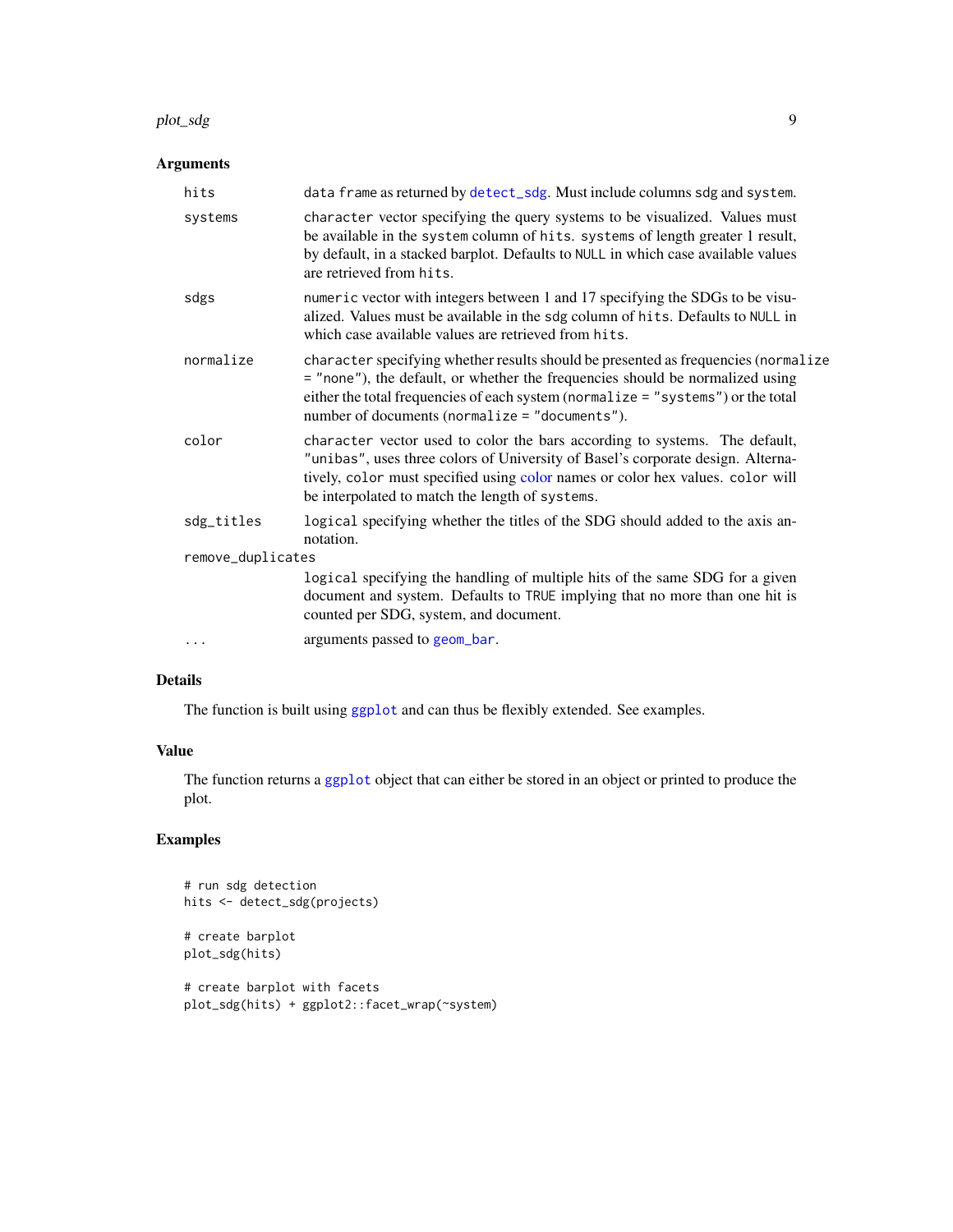<span id="page-9-2"></span><span id="page-9-0"></span>

#### Description

500 project descriptions of University of Basel research projects that were funded by the Swiss National Science Foundation. The project descriptions were drawn randomly from University of Basel projects listed in the the public [P3 project data base.](https://p3.snf.ch)

#### Usage

projects

# Format

A character vector of length 500.

# Source

<https://p3.snf.ch/Pages/DataAndDocumentation.aspx>

<span id="page-9-1"></span>sdsn\_queries *SDG keywords by SDSN*

#### Description

A dataset containing SDG-specific keywords compiled from several universities from the Sustainable Development Solutions Network (SDSN) Australia, New Zealand & Pacific Network. The authors used UN documents, Google searches and personal communications as sources for the keywords. All SDGs (1-17) are covered.

#### Usage

sdsn\_queries

# Format

A data frame with 847 rows and 5 columns

system Name of system sdg Label of the SDG keyword SDG keyword used in query query\_id Index of the query query SDG query

# Source

<https://ap-unsdsn.org/regional-initiatives/universities-sdgs/>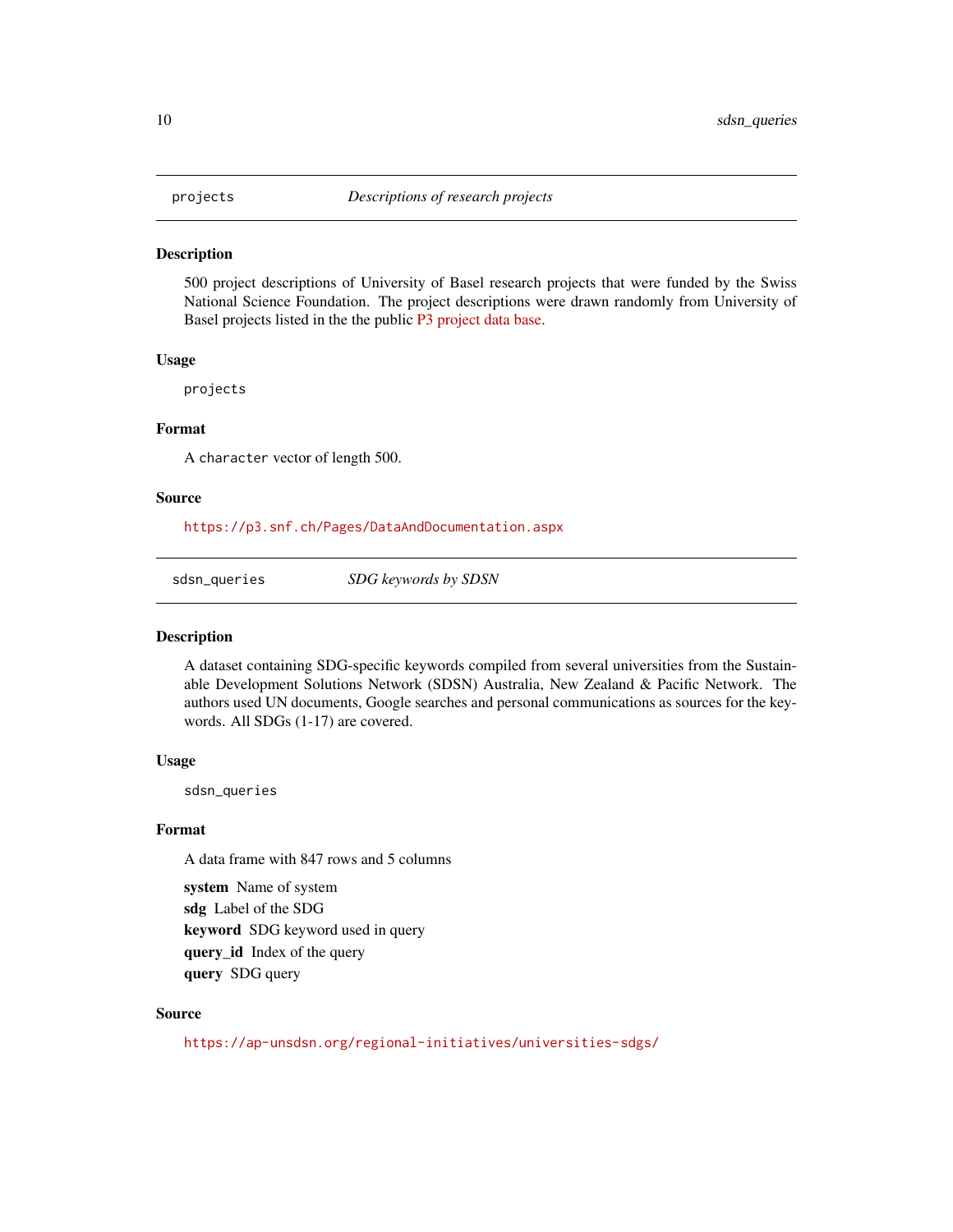<span id="page-10-1"></span><span id="page-10-0"></span>

#### **Description**

A dataset containing the SDG queries of [SIRIS Academic.](http://www.sirislab.com/lab/sdg-research-mapping/) The queries are available fro[mZenodo.org.](https://zenodo.org/record/3567769#.YRY9xdMzY8N) The SIRIS queries were developed by extracting key terms from the UN official list of goals, targets and indicators as well from relevant literature around SDGs. The query system has subsequently been expanded with a pre-trained word2vec model and an algorithm that selects related words from Wikipedia. There are multiple queries per SDG (one per row). There are no queries for SDG-17.

#### Usage

siris\_queries

query SDG query

# Format

A data frame with 3,445 rows and 6 columns

system Name of system sdg Label of the SDG keyword Primary SDG query element extra Secodary SDG query element query\_id Index of the query

#### Source

<https://zenodo.org/record/3567769#.YVMhH9gzYUG>

text2sdg *Detecting UN Sustainable Development Goals in Text*

# Description

The text2sdg package provides functions for detecting SDGs in text, as well as for analyzing and visualization the hits found in text. The following provides a brief overview of the contents of the package.

# Detect functions

[detect\\_sdg](#page-4-1) detects SDGs in text using up to five different query systems: Aurora, Elsevier, SIRIS, SDSN, and OSDG

[detect\\_any](#page-3-1) detects SDGs in text using self-specified queries utilizing the lucene-style syntax of the [corpustools](https://cran.r-project.org/package=corpustools) package.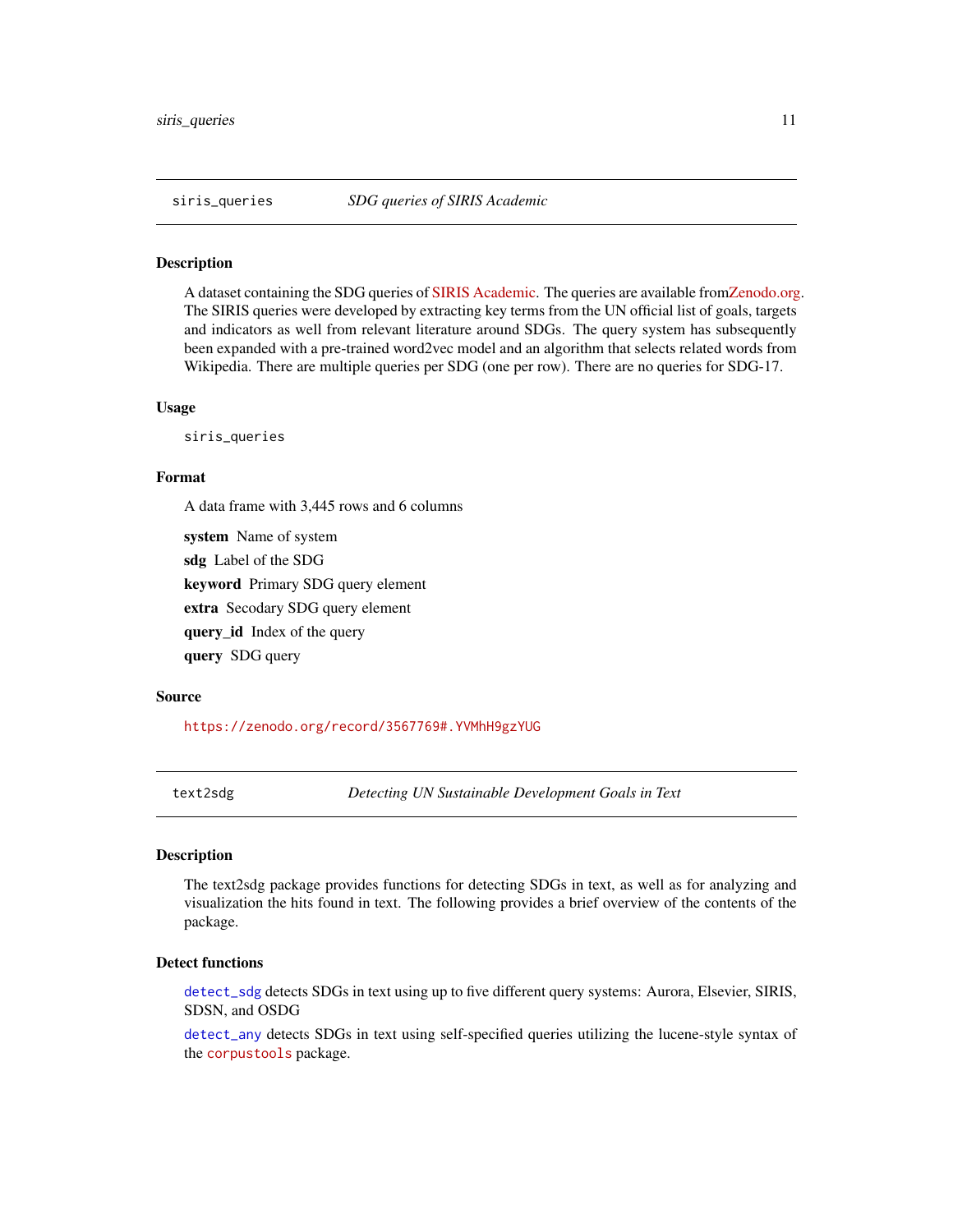#### <span id="page-11-0"></span>Analysis functions

[plot\\_sdg](#page-7-1) visualizes the relative frequency of SDG hits across query systems.

[crosstab\\_sdg](#page-2-1) calculates cross tables of correlations between either the query systems or the different SDGs.

# **Datasets**

[projects](#page-9-2) contain random selection of research project descriptions from the P3 database of the Swiss National Science Foundation.

[aurora\\_queries](#page-1-1), [elsevier\\_queries](#page-6-1), [siris\\_queries](#page-10-1), [sdsn\\_queries](#page-9-1), and [osdg\\_queries](#page-6-2) contain a mapping of SDGs and search queries as they are employed in the respective systems.

```
# detect SDGs using default systems
hits <- detect_sdg(projects)
#' # detect SDGs using all five systems
hits <- detect_sdg(projects,
                  system = c("Aurora", "Elsevier", "SIRIS", "SDSN", "OSDG"))
# visualize SDG frequencies
plot_sdg(hits)
# correlations between systems
crosstab_sdg(hits)
# correlations between SDGs
crosstab_sdg(hits, compare = "sdgs")
```